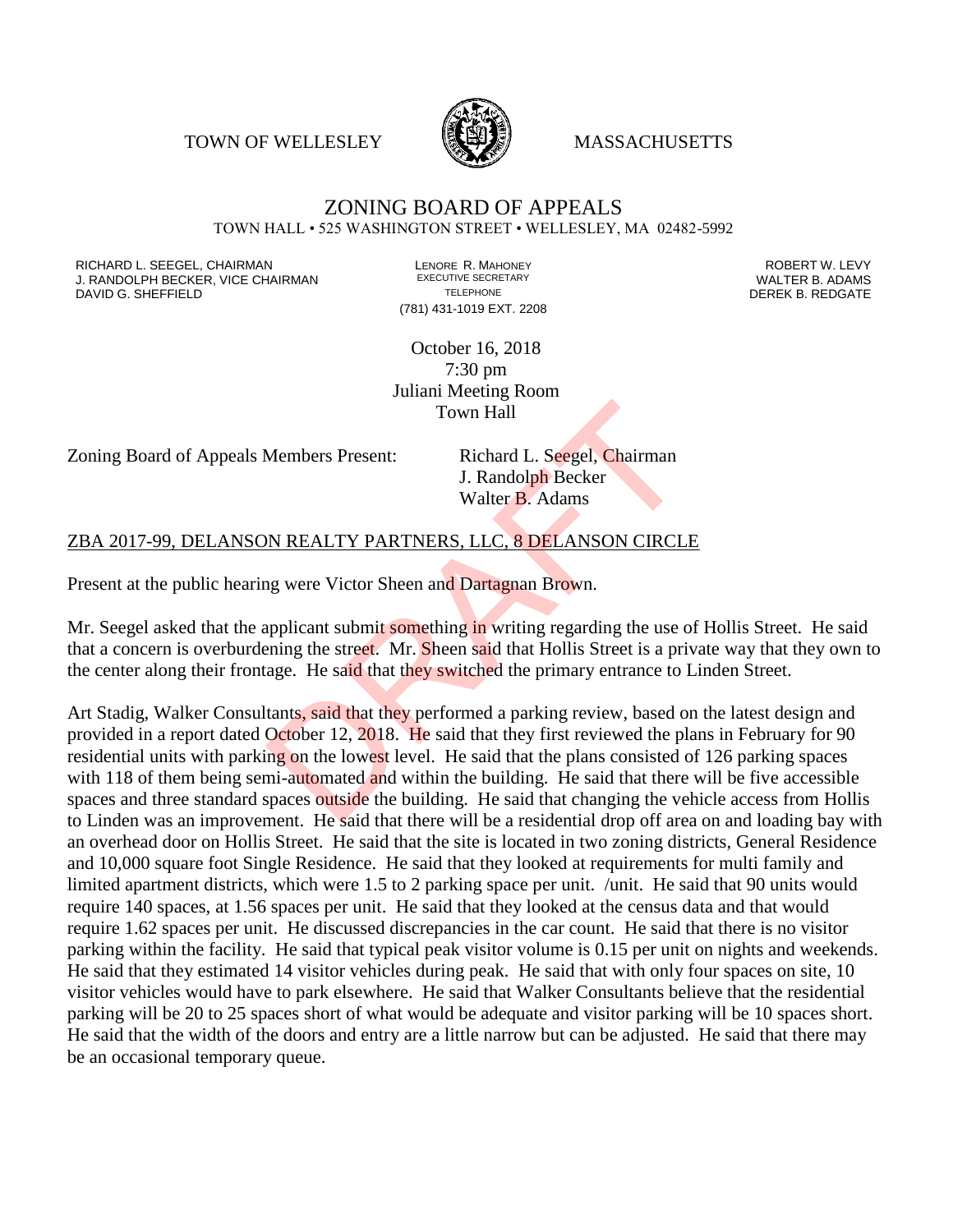Mr. Adams asked about moving the door at the entrance back to allow for additional queuing area. Mr. Stadig said that it could be done but the door looks nicer at the face. He discussed high performance doors that allow for quick id to get in.

Mr. Seegel asked if there is sufficient width for cars to simultaneously go in and out. Mr. Stadig said that 20 feet is narrow for two way traffic.

Mr. Stadig discussed the electric vehicle charging stations and mechanical lift system. He said that the mechanical system has been used in other parts of the country and does work because residents know how to use the system. He said that the headroom of the system could be challenging.

Mr. Stadig said that attention should be paid to fire suppression systems.

Mr. Stadig discussed parking dimensions. He said that the 17.1 foot spaces do not meet the Zoning requirement for 18 by 8.6 feet. He discussed height limitations. He said that the height will work for the majority of vehicles.

Mr. Stadig said that the outside spaces will meet the dimensions but the drive lane will not. He recommended 20 feet for a two-way drive aisle.

Mr. Stadig said that the number of accessible spaces is acceptable. He recommended confirmation that the spaces meet ADA requirements. reet. He discussed neight limitations. He said that the he<br>tside spaces will meet the dimensions but the drive lane v<br>two-way drive aisle.<br>mber of accessible spaces is acceptable. He recommends<br>ments.<br>ilation system will b

Mr. Stadig said that a ventilation system will be required for the parking facility. He said that the system should be reviewed.

Mr. Stadig said that the 20 to 25 space deficit is for overnight parking.

Mr. Stadig said that the numbers in the Traffic Report are reasonable.

Mr. Stadig said that headroom in the drive lane should be generous and high enough to accommodate vans. He said that an overhead door for loading could accommodate higher vehicles.

The Board discussed possible issues with trucks blocking parking spaces in the garage.

Mr. Stadig described the City Lift parking system. He said that blocking the drive aisles is not big concern with the system. The Board asked about ledge removal for the proposed pit below the level of the floor. The Chairman expressed concerns about backing out of the outside spaces. Mr. Stadig said that the lack of visitor spaces is a big concern. The Chairman said that there no parking will be allowed on Hollis or Linden Streets. Mr. Sheen said that visitors typically come at night or on the weekends. He said that there are 220 parking spaces on town property that could potentially handle the overflow. The Chairman said that the Applicant has to rely on this parcel of land for parking. He questioned whether the parking as it is configured.

The Board discussed ventilation in the garage.

Robert Nagy, VHB, discussed traffic. He said that his evaluation was based on the original study in February. He said that the site plan has been revised to take traffic off of Hollis and put it on Linden. He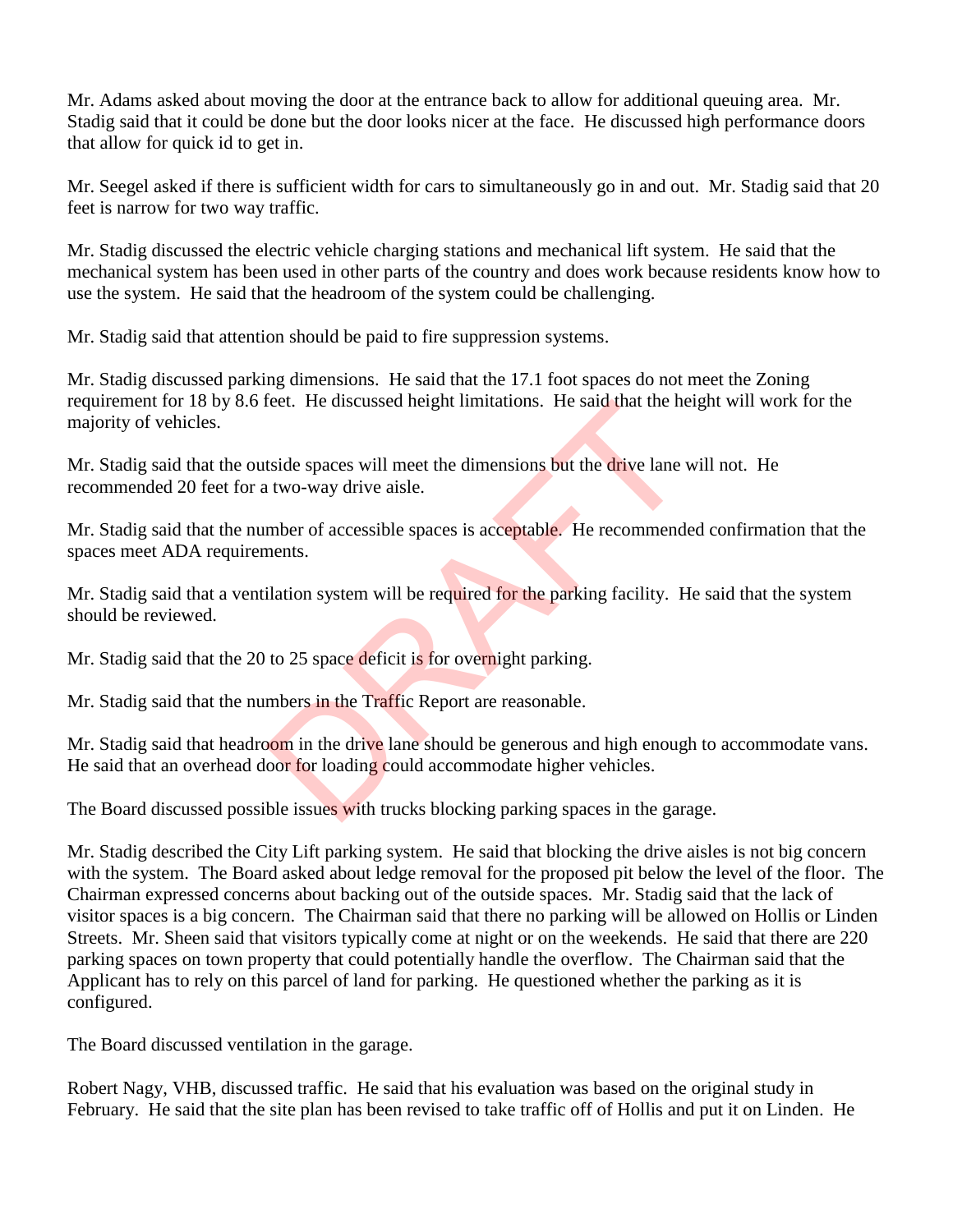said that what happens inside can be managed but visitor parking is a concern, with only four spaces, three of which are usable by the general public and one is accessible.

Mr. Nagy asked for additional information regarding rights to use Hollis Street.

Mr. Nagy discussed Saturday conditions, vehicle queuing on Crest Road and Linden Street, upgrading timing programs at Crest Road, traffic response times, and some backup at MBTA. He asked for graphics to understand how that driveways will not be blocked.

Mr. Nagy asked that the sight lines be shown on a plan. He asked for more detail about school drop off and pickup, electric vehicle chargers, pedestrian upgrades and who will pay for them, alternative transportation opportunities, and details on bike amenities.

Mr. Nagy said that the circulation plan has changed. He asked for information about emergency vehicles, truck turning movements, how garbage and loading trucks will pull in and unload.

Mr. Nagy discussed emergency response. He said that the massing of the project is in the middle of the site and there are limited access roads. He asked that the town comment on that.

The Chairman asked about the grade of the driveway from the garage to Linden Street. Mr. Sheen said that it will be 6.6 percent, four feet over 60 feet. He said that there is room to adjust it. The Chairman expressed concerns about sight distances coming up the ramp. Grade at intersection is flat mow garbage and loading trucks will pull in and unload.<br>
sency response. He said that the massing of the project is<br>
s roads. He asked that the town comment on that.<br>
the grade of the driveway from the garage to Linden Str

Mr. Nagy said that there was not much information about construction management. He said that the building and garage footprint will be dense on the site. He asked where staging will be.

Mr. Nagy said that the signage complies with uniform traffic devices, is adequate and understandable.

A Board member asked about the proposed vehicle drop off at the front. Mr. Nagy said that he was comfortable with the drop off but would like more information about the loading dock and interaction with the drop off. He said that Hollis Street is narrow and his preference is that the vehicles are off of the street.

Mr. Zehner asked about alignment of the garage driveway and the commuter lot. Mr. Nagy said that he would like to see them line up directly across like a typical four way intersection.

A Board member asked about the impact of 90 units on traffic on Linden and adjacent streets. Mr. Nagy said that proposed improvements at Crest Road will improve overall operations.

Cliff Boehmer, Architect, said that he wrote a preliminary analysis in August. He discussed the impact on the public realm, on Hollis and Linden Streets, on existing and neighboring structures. He said that this is a suitable site for residential development. He said that because topography slopes steeply north and east, there is an opportunity to put a building of a smaller scale that will work with the site, minimize impact, ease transition into the neighborhood, and present a façade on Linden Street that is compatible with uses across the street.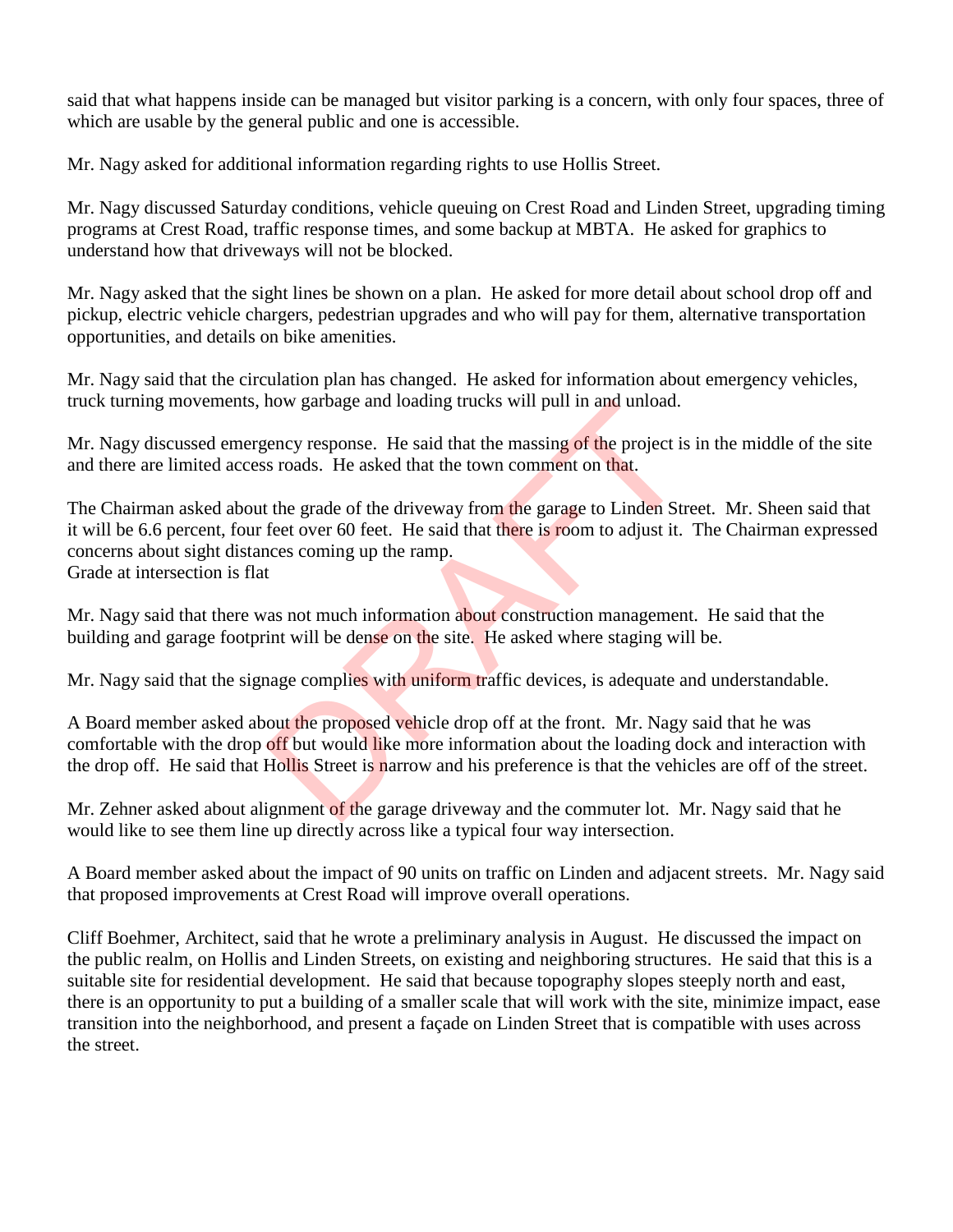Mr. Boehmer discussed impact to the neighbor's side, not enough mitigation on the north side, visitor parking, narrow of lane on north side, concerns about emergency vehicle getting to the back, and closeness of the building on the north side to the neighbor.

Mr. Boehmer discussed providing a planting buffer to the neighboring home. He expressed concerns that the drive lane along the edge is not wide enough to back out. He said that putting the accessible spaces on the outside is not compatible with ADA. He said that the height of the proposed building will have a serious impact on the neighbor's views.

Mr. Boehmer said that there is not adequate space for young children. He said that landscaping for an amenity space should not interfere with stormwater management.

Mr. Boehmer said that he did not see a lot of effort to mitigate the scale and make the building more residential looking. He said that the windows are out of scale for a residential neighborhood. He said that a simple solution would be to have an L shaped building with an indentation off of Hollis Street.

Mr. Boehmer said that a 3-d model would be helpful, as well as street views.

The Chairman said that the building looks commercial. Mr. Boehmer said that the massing is not refined. He said that the proportions will read better with different materials at the top and set back. He said that the Developer has expressed a willingness to look at it.

Mr. Boehmer discussed an integrated approach for traffic, parking and the site plan.

Mr. Brown said that they surveyed the heights of neighboring buildings on Oakencroft. He said that they are working with a civil engineer on the parking area. He said that they are working with a landscape architect to pull the northern wing back and increase the fire lane access 29 feet and provide more visitor parking. He said that they will look at revisiting the design of the building, the appearance of the top floor, and smaller windows. He said that they will look at alternative designs for the drop off are. He said that the intent is to preserve existing tree coverage. He said that they will look at increasing the buffer and energy efficiency. o have an L snaped building with an indentation off of H<br>d model would be helpful, as well as street views.<br>building looks commercial. Mr. Boehmer said that the<br>is will read better with different materials at the top and s

Mr. Brown said that trash will be managed by a private waste company. He described the proposed operations.

Mr. Brown said that they will work on the CMP.

Dan Hill, Esq., said that he represents the neighbors and abutters. He read a list of questions regarding intersection improvements at Crest Road and queuing, proposed development at the Tailby Lot, queuing impact caused by residents waiting to park their cars in the garage, width of the fire lane, impact of project on abutting trees, retaining walls, shadow study, and drainage plans.

The Chairman said that all of the trees on the site should be identified and the trees that will be removed be identified.

Zully Hedreen, 50 Curve Street, asked about trash. compactor and recycling operations, and renewable energy. She discussed issues with cars exiting from the T Lot in the evening and queuing problems.